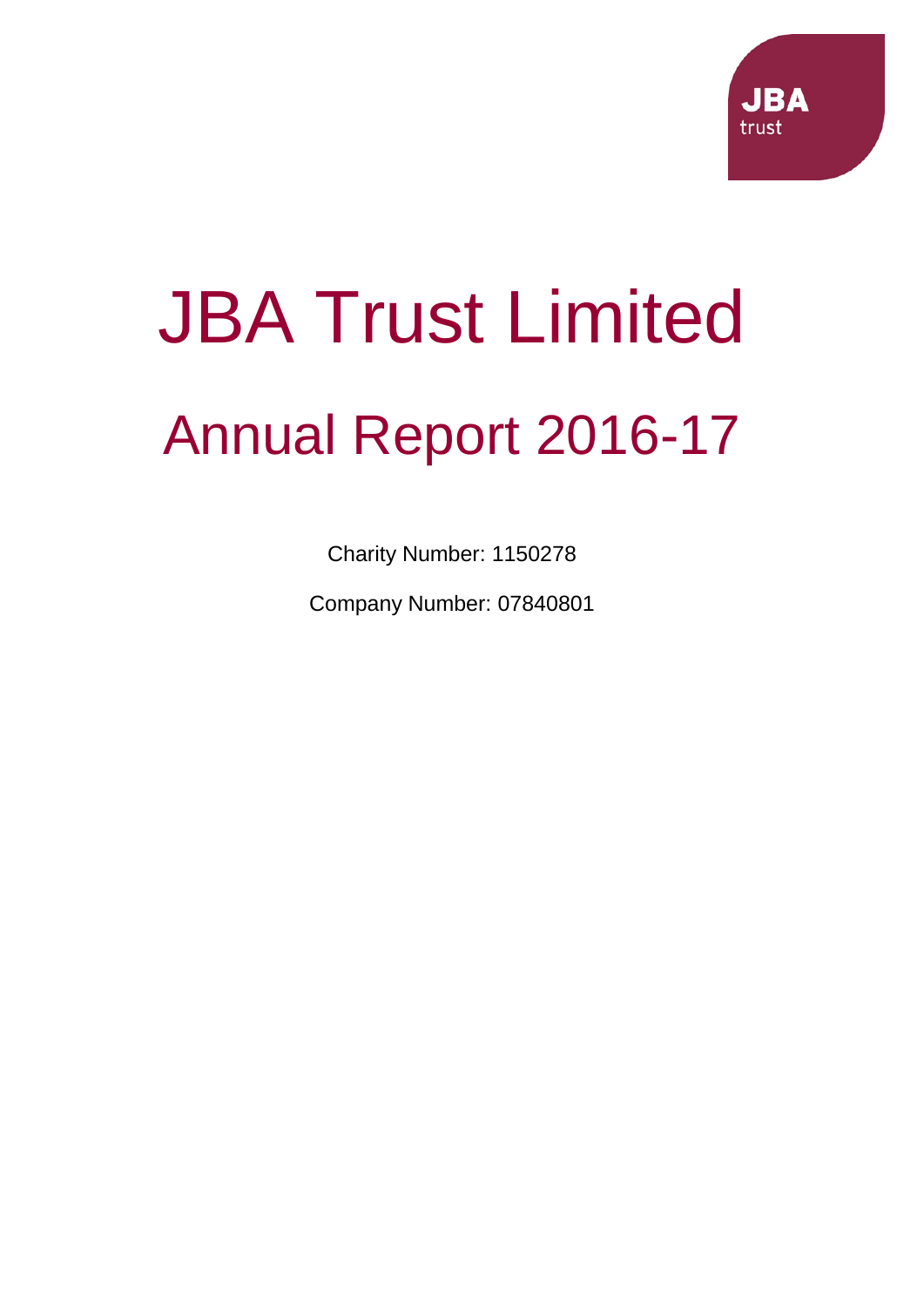# The JBA Trust is a charity that enhances understanding and management of risks in the environment by enabling research, education and training

We work with leading academic researchers, NGOs, charities and the JBA Group of companies in four key areas:

| Providing training and |
|------------------------|
| education in schools   |
| and in the water       |
| management             |
| community              |

**Facilitating** collaboration between academia and industry to deliver high quality scientific research

Supporting postgraduate education by providing technical expertise and financial bursaries for MSc and PhD studentships

Publishing and disseminating research outputs, enabling knowledge exchange and sharing good practice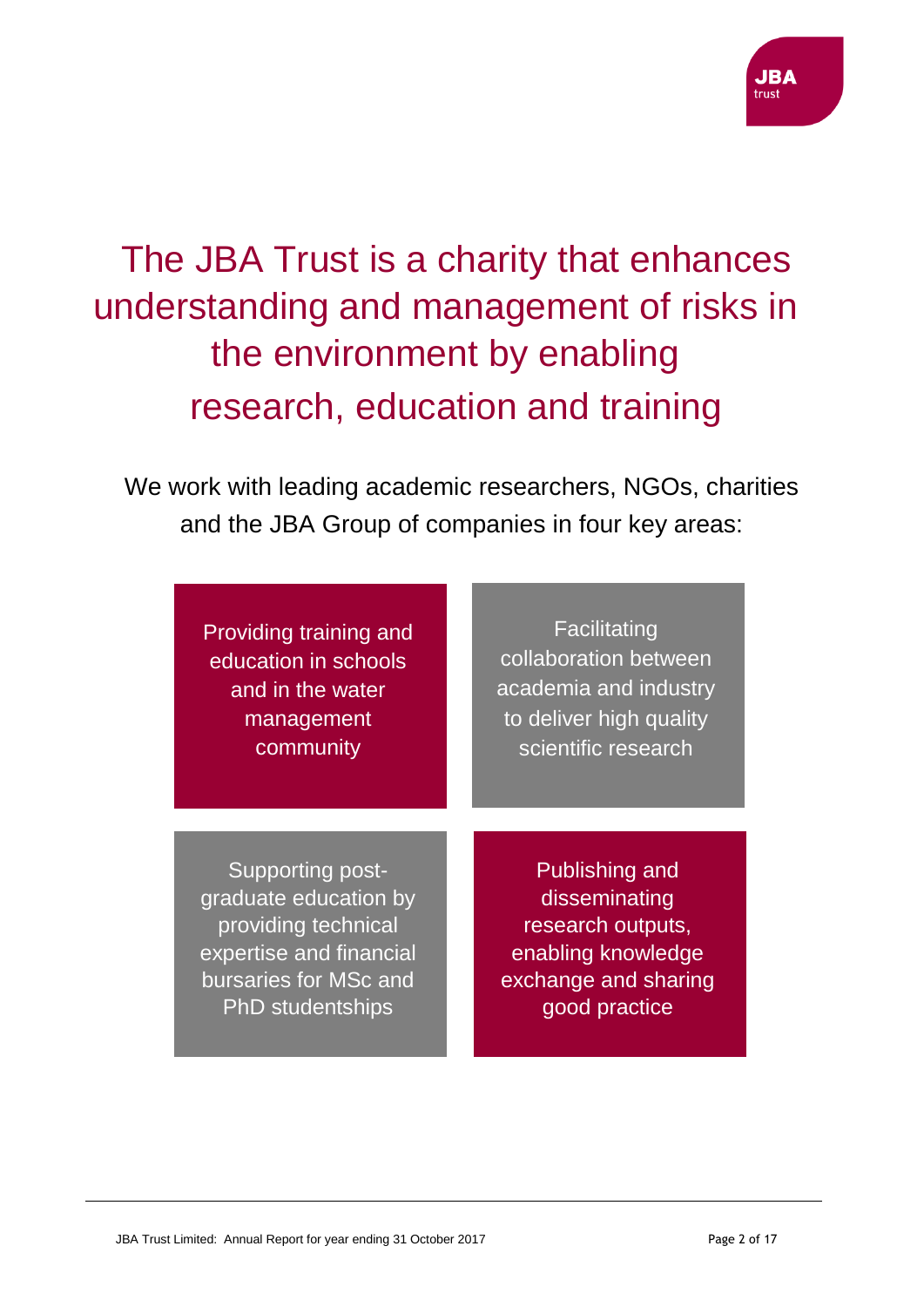

# **Highlights this year**

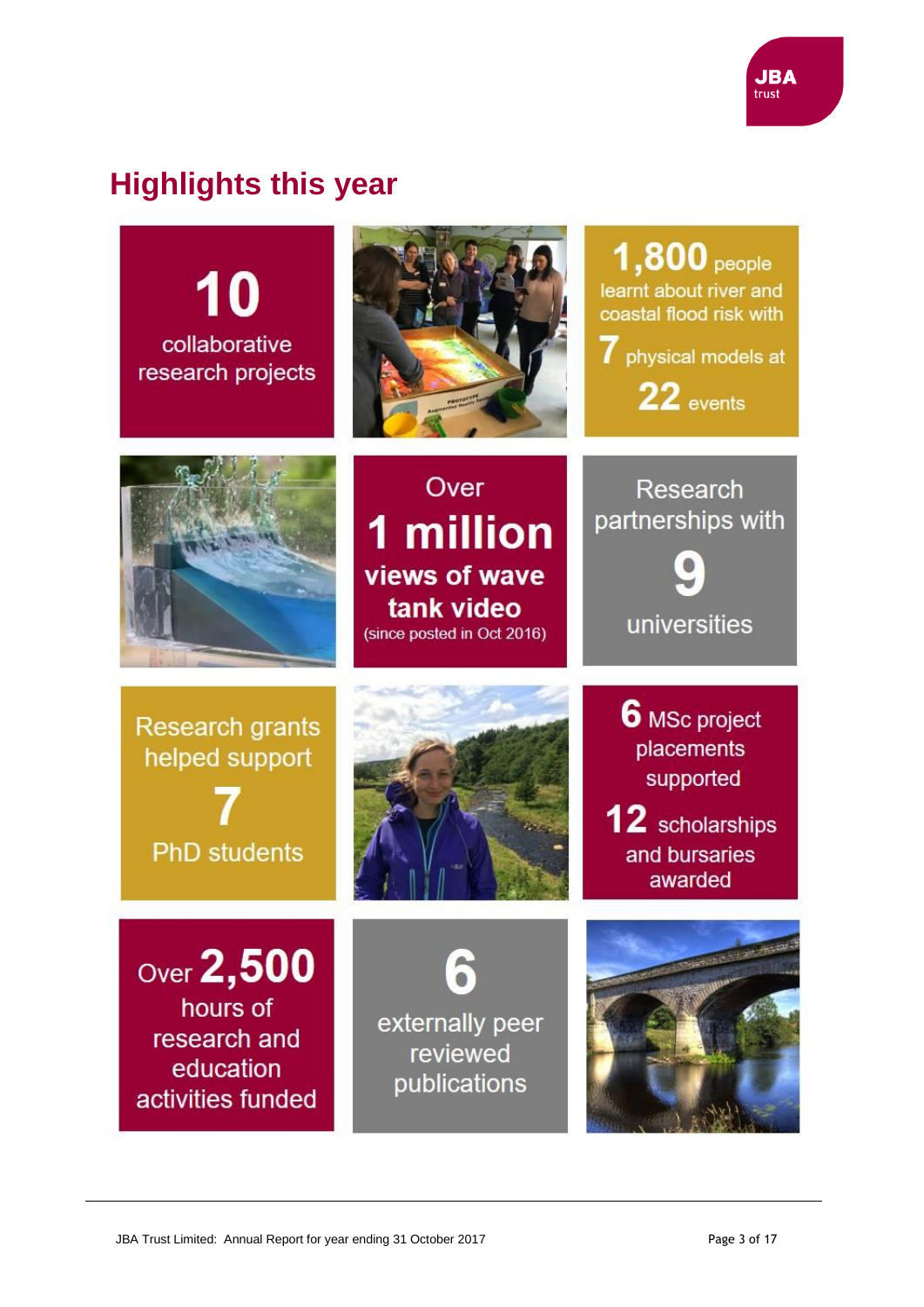# **Director's Report**



**"**We have added to our physical models, and helped other charities to build their own capabilities, while supporting a growing programme of research**"**

On behalf of the Trustees, I am pleased to present our annual report on our activities in 2016-17.

This year we have continued to expand our support for high quality research and the growth of skills needed to manage environmental risks.

We have added to our suite of physical demonstration models, and seen ever more demand from educators and other charities for support at events. Demonstrations of our models have been provided at training events, catchment management stakeholder workshops and academic conferences.

Our augmented reality (AR) sandbox has been a highly effective tool in explaining the concepts and complexities involved in working with natural processes, combined with flood defences, to manage risk in rivers. This year, we worked closely with the Rivers Trust to deliver an AR sandbox and supporting materials for them, making the technology more accessible to rivers trusts throughout the country. Our support for physical scale models also includes Wetropolis, which blends mathematical analysis of flood risk with physical visualisation. With the PARM system, we are supporting research to evaluate how physical

and AR models are most effectively deployed as communication and learning tools.

Our research programme continues to create opportunities for collaborations with academic partners, especially for graduate researchers, whose PhD projects we support. Our contributions to scientific and engineering research have, again, been recognised in papers published in peer reviewed journals.

Once again, we have sponsored and provided technical support for the joint British Hydrological Society and JBA Trust MSc student bursaries scheme, which is set to continue.

We promote our work through the JBA Trust website, where we continue to build a library of resources and research outputs. This year, we have also seen our social media profile increasing.

We would like to thank all the organisations and individuals who have worked with us, not least the students and early career researchers who we have supported. We are grateful for a continued commitment to funding the JBA Trust from the JBA Group companies and their Directors.

**Professor Rob Lamb, Managing Director**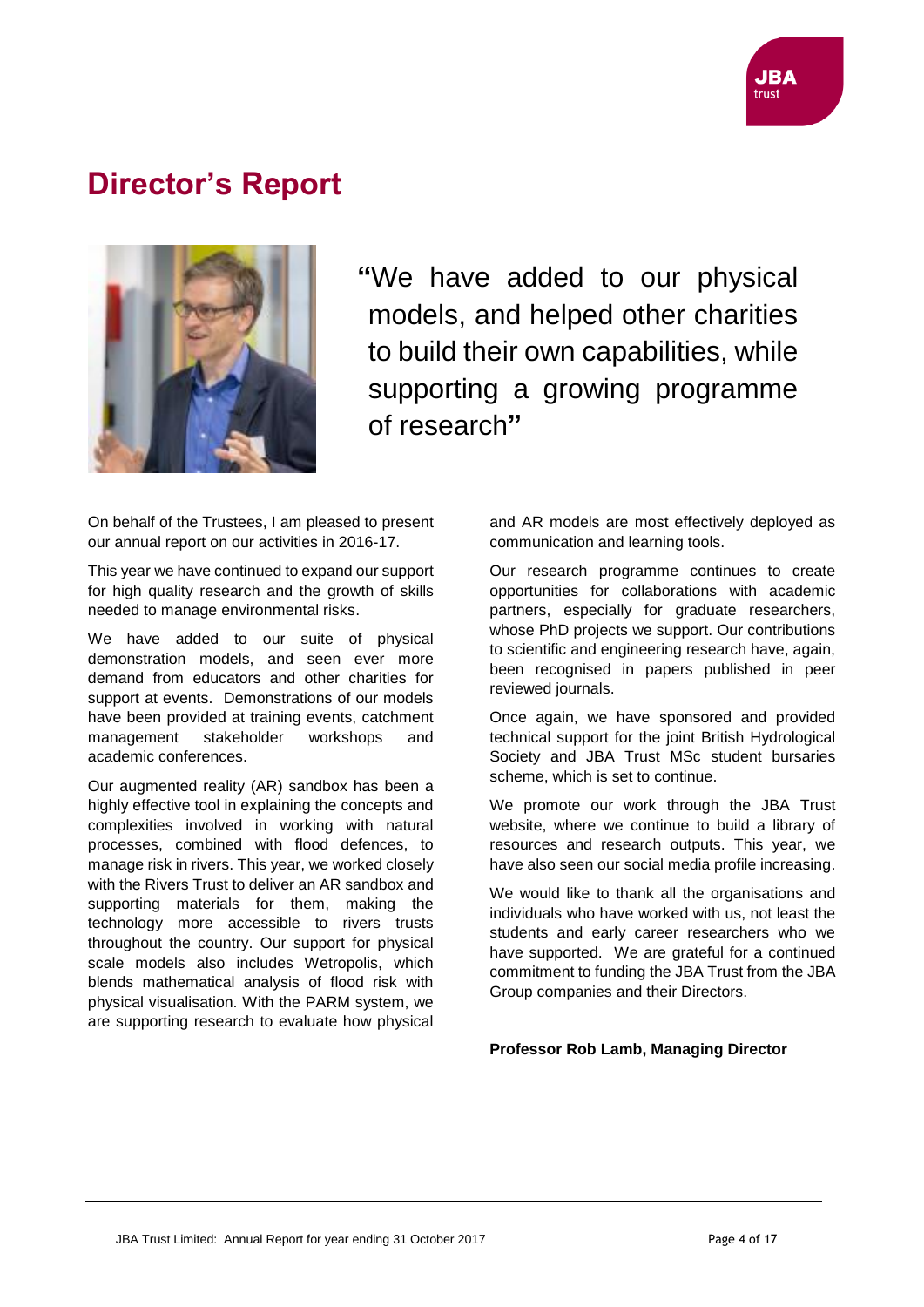

# **Contents**

| 1            |      |                                                                                          |  |  |
|--------------|------|------------------------------------------------------------------------------------------|--|--|
| $\mathbf{2}$ |      |                                                                                          |  |  |
|              | 2.1  |                                                                                          |  |  |
|              | 2.2  |                                                                                          |  |  |
| 3            |      |                                                                                          |  |  |
|              | 3.1  |                                                                                          |  |  |
|              | 3.2  |                                                                                          |  |  |
|              | 3.3  | The British Hydrological Society, JBA Trust and Environment Agency Studentship Awards 10 |  |  |
|              | 3.4  |                                                                                          |  |  |
| 4            |      |                                                                                          |  |  |
|              | 4.1  |                                                                                          |  |  |
|              | 4.2  |                                                                                          |  |  |
|              | 4.3  |                                                                                          |  |  |
|              | 4.4  |                                                                                          |  |  |
|              | 4.5  |                                                                                          |  |  |
|              | 4.6  | UK multi-scale spatial/temporal rainfall and river flow extremes (KTP)  12               |  |  |
|              | 4.7  |                                                                                          |  |  |
|              | 4.8  | Infrastructure flood risk analysis/ network-scale risk assessment of bridge scour  13    |  |  |
|              | 4.9  | Maths Foresees: Multi-Scale Mathematics for Mitigating Severe Environmental Events  14   |  |  |
|              | 4.10 | Susceptibility of catchments to INTense RAinfall and flooding (SINATRA) 14               |  |  |
|              | 4.11 | Assessing the multiple benefits of SuDS (BeST - Benefits of SuDS Tool)  14               |  |  |
|              | 4.12 |                                                                                          |  |  |
|              | 4.13 |                                                                                          |  |  |
| 5            |      |                                                                                          |  |  |
|              | 5.1  |                                                                                          |  |  |
| 6            |      |                                                                                          |  |  |
| 7            |      |                                                                                          |  |  |
|              | 7.1  |                                                                                          |  |  |
|              | 7.2  |                                                                                          |  |  |
|              | 7.3  |                                                                                          |  |  |
|              | 7.4  |                                                                                          |  |  |
| 8            |      |                                                                                          |  |  |
|              | 8.1  |                                                                                          |  |  |
|              | 8.2  |                                                                                          |  |  |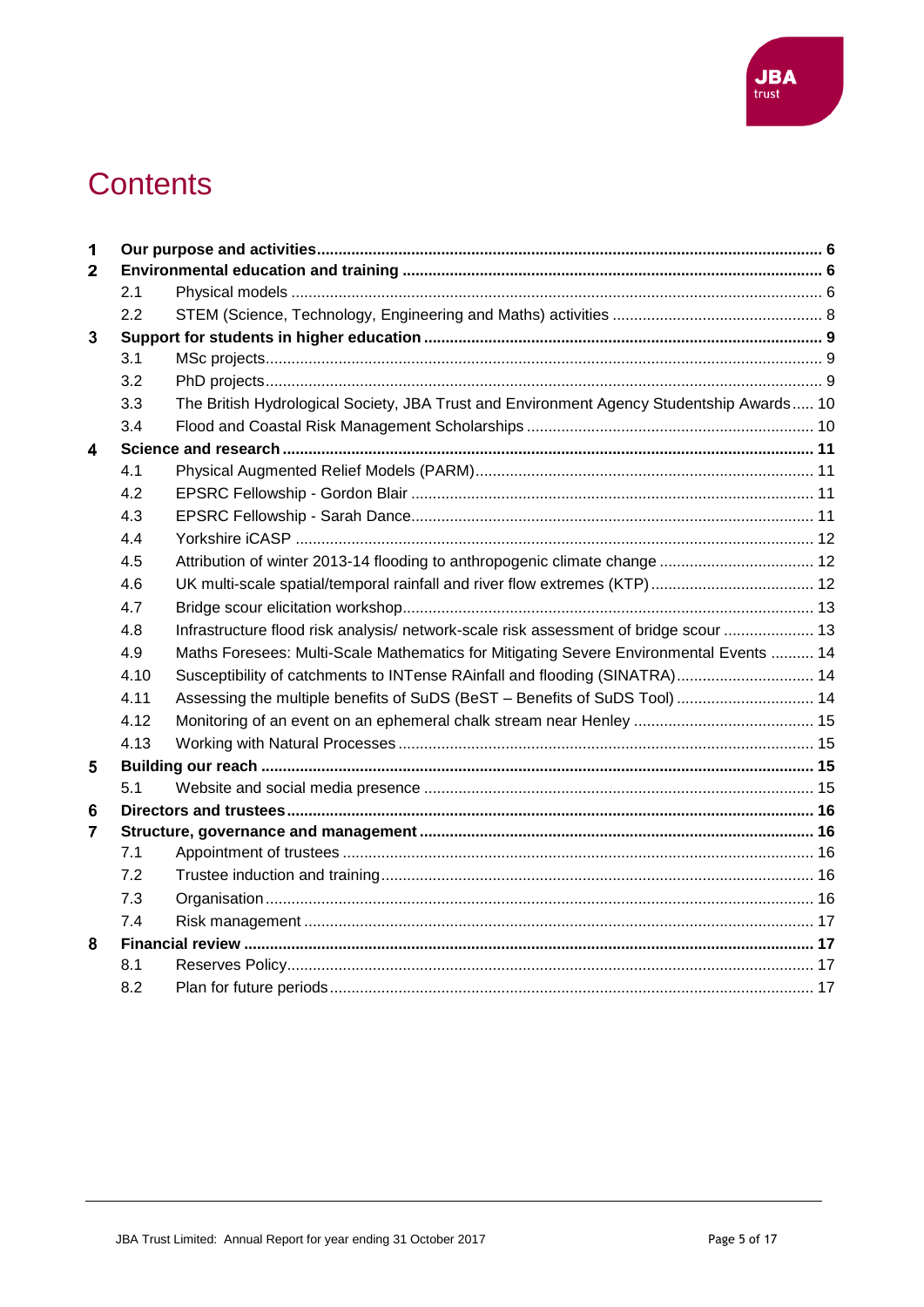

#### <span id="page-5-0"></span>1 Our purpose and activities

Our aim is to enhance understanding and management of risks in the environment by enabling research, education and training.

Our activities for the year reflect the Trustees' consideration of the Charity Commission's guidance on public benefit. The major areas of activity are:

- Providing water management training and education in schools and in the flood risk management community;
- Support for post-graduate education through provision of technical expertise and financial bursaries for MSc and PhD studentships;
- Facilitating collaboration between academia and industry to deliver scientific research that improves society's understanding and management of environmental risks and resources;
- Publication and dissemination of research outputs, enabling knowledge exchange and sharing best practice;
- Sponsorship of relevant conferences to enable students in higher education or early career professionals to attend.

This report reviews the activities of the JBA Trust over the past year and how the outcomes of our work have delivered public benefit.

#### <span id="page-5-1"></span> $\overline{\mathcal{L}}$ Environmental education and training

JBA Trust supports a wide range of activities aimed at encouraging students at schools and universities across the country to develop or enhance their interests in water and environmental management topics, which could ultimately lead them to pursue careers in the field. Our education and training activities also extend to the wider community, and to flood risk management professionals.

# <span id="page-5-2"></span>2.1 Physical models

We continued to develop physical models of rivers and coasts which are used to raise awareness, and demonstrate the technical principles, of flood and coastal risk management. There was a significant increase in demand for the physical models in 2016-17 and we supported a wide range of events including conferences, school workshops, professional training and flood awareness events for the general public, reaching over 1,800 people.

We continued our development of interactive visualisation tools, including our augmented reality sandbox that shows how topography affects water moving through a catchment. This year, we also started a collaborative project with the University of Nottingham to evaluate how Physical Augmented Relief Models (PARM) are most effectively deployed as communication and learning tools (see Section 4.1).

Many of the demonstrations were supported by the bespoke physical model van that houses and transports the models and new larger flume. The physical model resources and activities are summarised below:

#### **Augmented Reality Sandbox (AR Sandbox)**

The sandbox is a very interactive visualisation tool that shows how topography affects water moving through a river catchment. We encourage people to shape the sand to create their own catchments, which are then 'augmented' in real time by a projector which shows a coloured elevation map and contour lines. Participants can 'make it rain' through gestures and then watch how the virtual water flows through the catchment in real time and explore how changes in land use affect flooding.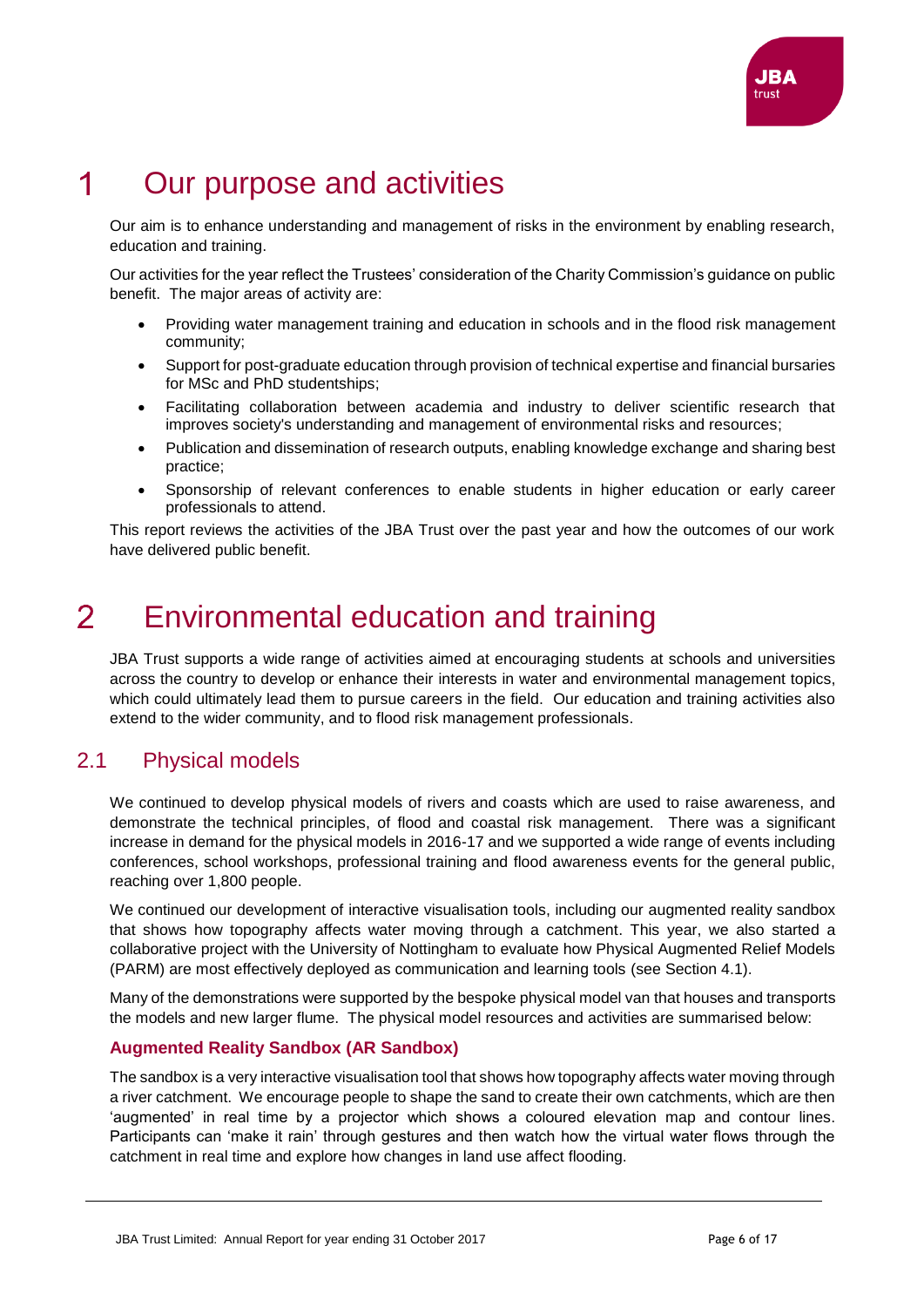

Our first prototype was developed with students at the Lancaster Environment Centre as part of their MSc project in 2015. It is based on the specifications shared by the University of California, Davis who have created an excellent library of online resources.

In 2017, we hosted a student, Elisa Stefaniak, as part of a 4 month research internship focusing on developing the functional capabilities of the sandbox for example, how to incorporate multiple hazards and enable the software to recognise the properties of different objects. Elisa developed 'catchment stories' which we will use to help explain how working with natural processes like roughness, attenuation and permeability can help to manage flood risk.

We tested the AR Sandbox at a Knowledge Sharing Event hosted by the Cumbria Floods Partnership and the Environment Agency in Penrith on 22 March 2017. The feedback was excellent and helped inform the direction of the software development. The event also raised the profile of our work and led to a collaborative project with the Rivers Trust to design and build an AR sandbox and engagement materials to support outreach and educational activities.



*Figure 1 . Demonstrating the Augmented Reality Sandbox to Rivers Trust staff* 

#### **Demonstration flume**

The biggest flume is integrated into the new van. The design is based on the existing trailer flume and shows the flow of water in a simple channel, driven by a system of re-circulating pumps. It features scale models of typical engineered structures such as weirs, bridges, culverts, debris screens, a fish pass and a hydrobrake. Observers can see in real time how different structures interact with the flow and what happens under flood conditions. The van houses the flumes as well as spares and tools and this set up has proven to be very useful when delivering demonstrations at different locations.

#### **Trailer flume (trailer mounted)**

This flume is the first mobile demonstration model built by JBA Trust. It shows the flow of water in a simple channel, driven by a system of re-circulating pumps and also features scale models of typical engineered structures such as weirs, bridges, culverts and debris screens to show how different structures interact with the flow and affect flood risk. The hydraulic flume demonstration video is available on YouTube and has been watched by over 42,000 people since it was posted in 2013.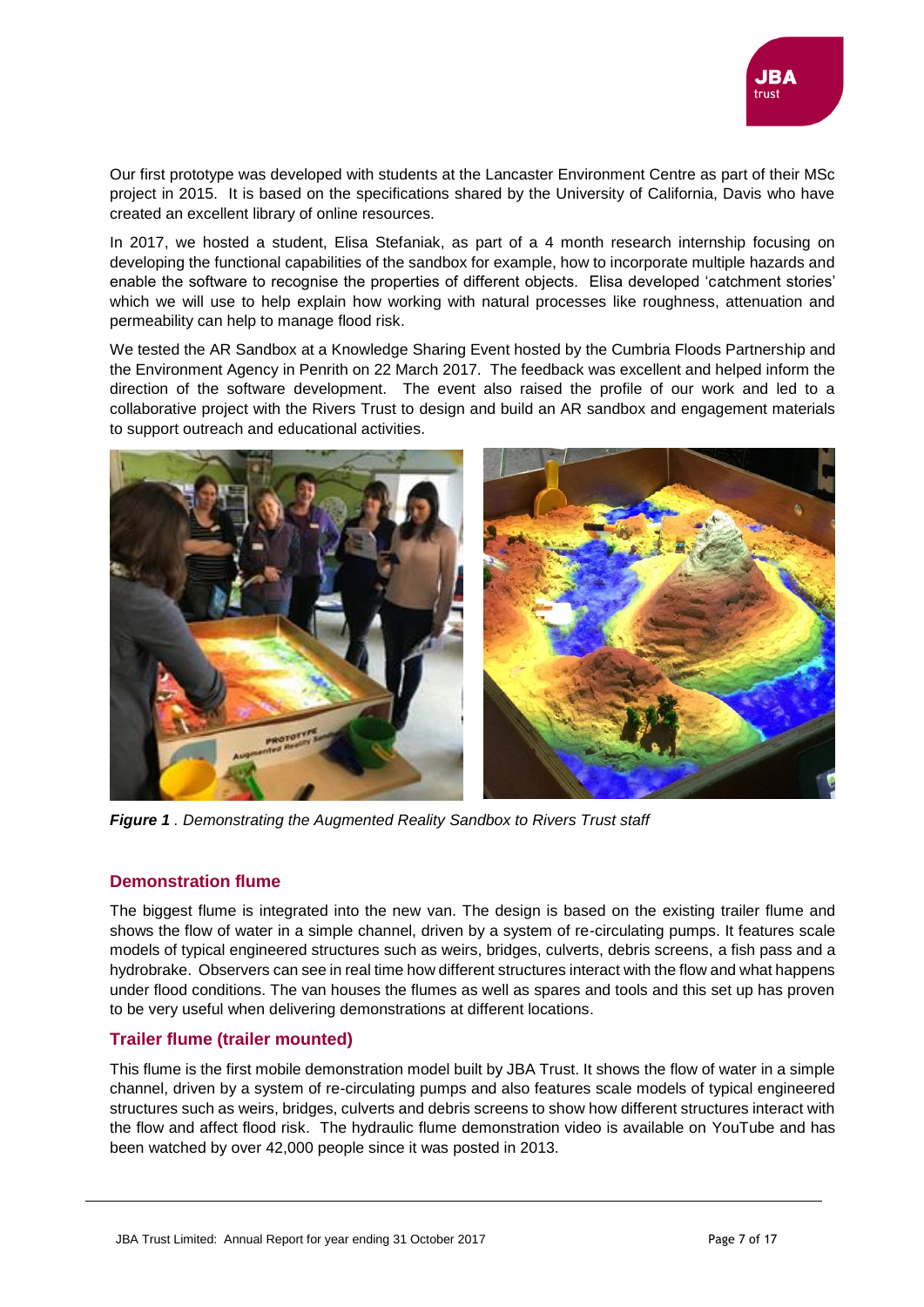

#### **'Mini' flume**

The 'mini' flume also demonstrates the interaction of engineered structures with flow in a channel but is more portable than the trailer flume and can be set up inside, for example in a classroom or office. In partnership with JBA Consulting, we developed teaching resources for secondary schools and delivered a day of interactive lessons about rivers, catchment and flooding to GCSE students.

#### **Wave tank**

The portable wave tank demonstrates the performance of coastal defences under different wave conditions and builds on the prototype developed with a team of PhD students from the Fluid Dynamics Centre for Doctoral Training (CDT) at the University of Leeds and the Coastal Risk Management team at JBA Consulting in August 2015.

Our educational wave tank video shows the effectiveness of different types and combinations of coastal defences, for example vertical and recurved sea walls, on the potential for overtopping and flood risk. This video is freely available on the JBA Trust YouTube channel and has had over 1 million views since it was posted in October 2016 [\(https://www.youtube.com/watch?v=3yNoy4H2Z-o\)](https://www.youtube.com/watch?v=3yNoy4H2Z-o).



*Figure 2. Dan Rodger presents a short video tutorial on coastal flood risk using the wave tank.*

# <span id="page-7-0"></span>2.2 STEM (Science, Technology, Engineering and Maths) activities

We recognise that we need to align our environmental education activities with the curriculum in STEM subjects to fully engage with schools and develop learning resources that can be scaled up and shared more widely.

Skipton Girls High School is an engineering academy and we are continuing to work with the curriculum leader for Geography to develop lesson plans that utilise our physical models (elements of engineering, maths and geography in the context of flood risk) building on the success of the Water Engineering Workshop in June 2016.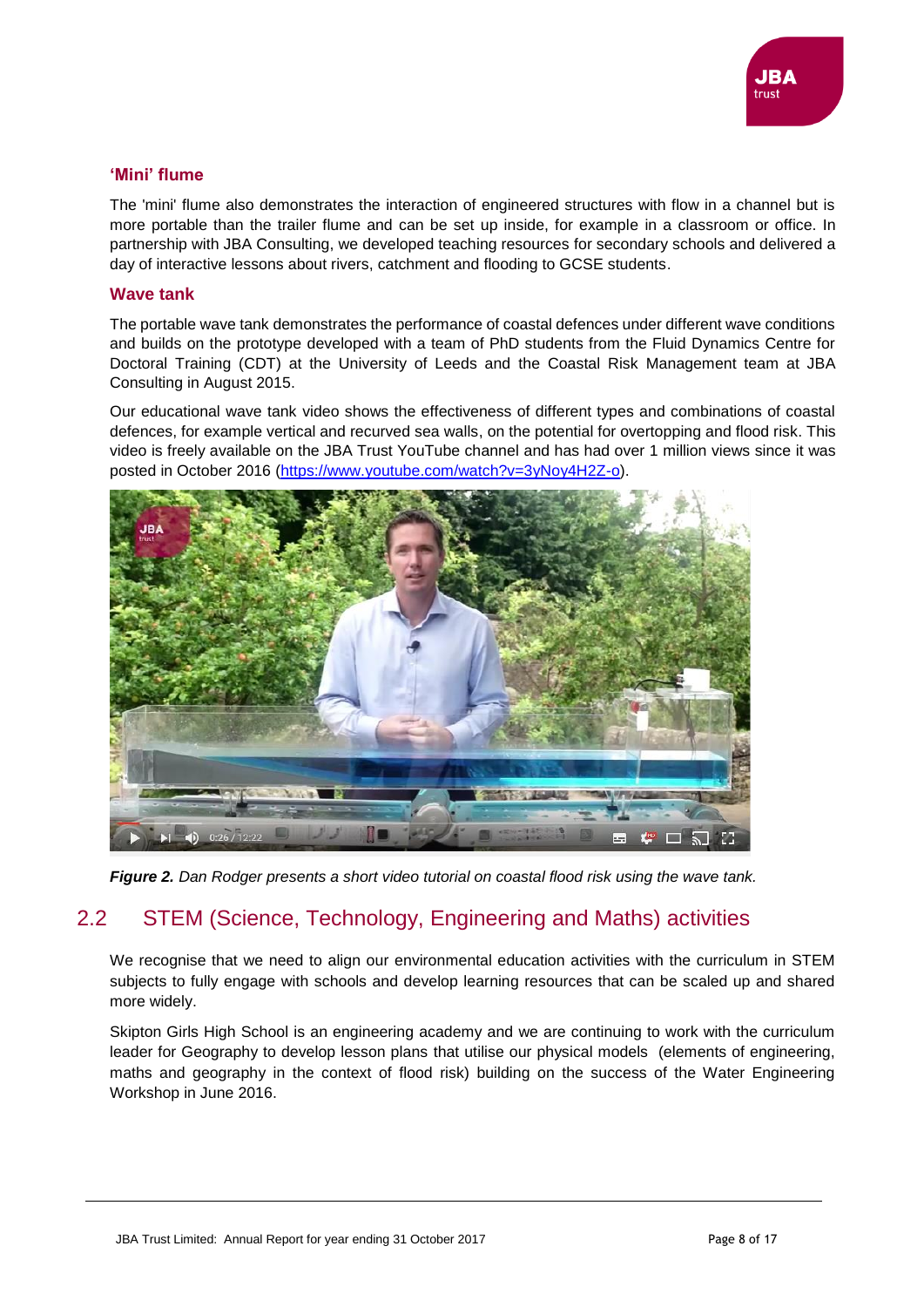

#### <span id="page-8-0"></span> $\mathcal{S}$ Support for students in higher education

There are many academic subjects that touch upon our core interests in environmental risks and resources. Whilst undergraduate courses such as Geography and Environmental or Physical Sciences are important, the relevant specialist training often comes into greater focus at Masters or PhD level. JBA Trust therefore emphasises support for students and projects at this level.

# <span id="page-8-1"></span>3.1 MSc projects

JBA Trust helps provide students with placements, technical expertise and access to software resources and case study data, as well as offering a platform for them to share highlights from their research projects. The students we help have gained insight into how methodologies and techniques are applied in industry and have an opportunity to see how they will be able to use their skills in a future career. In 2016-17, the JBA Trust helped six students from the Universities of Leeds and Lancaster. The students worked with JBA Consulting staff on a wide range of MSc projects including:

- Bioengineering techniques used for coastal shoreline stabilisation and their application to regenerate mangrove forests for coastal defence and risk reduction
- Opportunity mapping for the implementation of natural process management to reduce coastal flood risk, with a specific focus on mangroves
- The effectiveness of partnership-building to deliver Natural Flood Management solutions, focusing on case study analysis to identify the secrets to success
- Wetropolis: a public engagement model on the science of flooding

# <span id="page-8-2"></span>3.2 PhD projects

Our collaboration with universities across the UK as part of our wider research programme enables us to support research students in developing advanced skills, and delivers high quality research that helps enhance the understanding of a wide range of risks in the environment. The students and PhD projects we supported in 2016-17 are summarised below:

- Peter Metcalfe, Centre for Global Eco-Innovation at Lancaster University *(Modelling nature based approaches to flood management at a catchment scale).* We are pleased to report that Peter successfully completed his PhD in 2017.
- Zora van Leeuwen, University of Leeds (Impact of woody debris on hydro-geomorphological processes and flood risk)
- Eleanor Pearson, University of Leeds (Multi-scale sediment and debris impacts of NFM measures)
- Ashley Buchan, University of Edinburgh (Impact of a Water Level Management Plan on the Humberhead Wetlands)
- Tom Padgett, University of Leeds (Hydrodynamically- and ecologically-driven design of weirs, hydropower plants and fish passes)
- Suzanne van Zuijlen, Lancaster University (Development of tools to understand future climate change-air quality interactions)
- Josephine Westwood, University of Lincoln (Estimating flood frequency in the Trent and Yorkshire Ouse rivers using documentary and floodplain sedimentary archives to extend flood series)

Details of the PhD research we sponsor is published at: [www.jbatrust.org/who-we-help/phd-students/](http://www.jbatrust.org/who-we-help/phd-students/)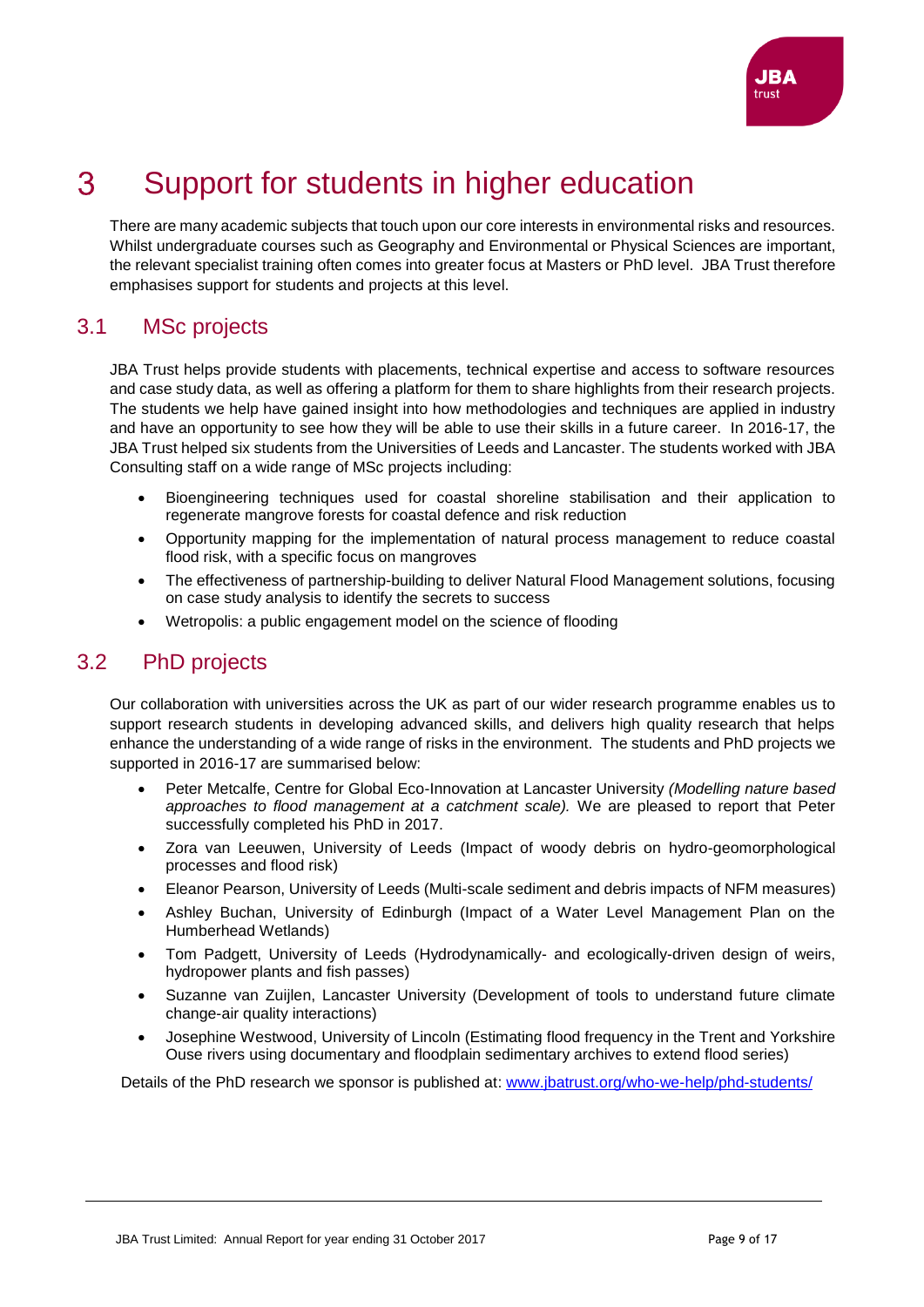

# <span id="page-9-0"></span>3.3 The British Hydrological Society, JBA Trust and Environment Agency Studentship Awards

Specialist skills are needed to manage the water environment. In 2016-17 we continued our partnership with the British Hydrological Society (BHS), a registered charity, to support students working towards relevant MSc qualifications who will go on to play a vital part in the future management of the water environment. We also welcomed the support of the Environment Agency who joined the scheme this year.

Now in its seventh year, the Studentship Award aims to encourage talented students wishing to pursue development of their academic experience and qualifications in this sector. Ten bursaries of £1,500 were awarded to students applying for a hydrology related MSc and the publicity generated a significant amount of new traffic to our website.

The web-based application management system that we developed in 2014 continued to work well and enabled us to coordinate the assessment process with the BHS and Environment Agency effectively.

# <span id="page-9-1"></span>3.4 Flood and Coastal Risk Management Scholarships

The challenges of more frequent extreme weather and new flood risk responsibilities mean that there is a growing need for skilled water and environmental risk management professionals.

In recognition of this, the JBA Trust awarded two scholarships in 2016-17 to fully fund the tuition fees for Lancaster University's Flood and Coastal Risk Management Postgraduate Certificate course. The successful recipients were Vikki Teasdale, a Senior SuDS Officer at Buckinghamshire County Council and Allison Chapman, a Flood Risk Engineer at Wirral Council.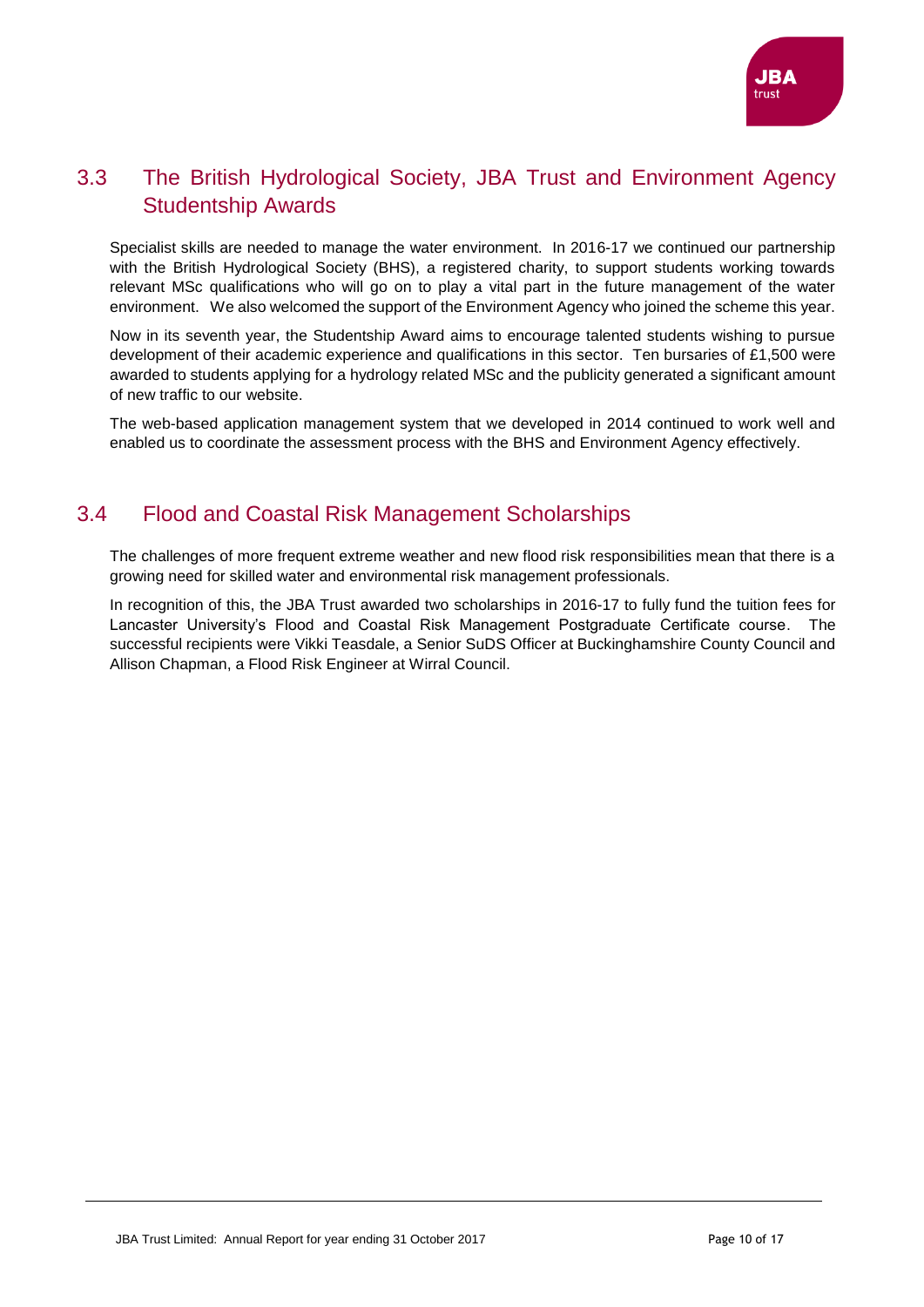#### <span id="page-10-0"></span> $\blacktriangle$ Science and research

One of the aims of JBA Trust is to facilitate collaboration between academia and industry and deliver scientific research that improves society's understanding and management of risks in the environment. We publish and disseminate the resulting research outputs, enabling knowledge exchange and sharing best practice. In 2016-17 we worked with universities, research institutions and organisations and are pleased to report on the good progress of the following collaborative research projects.

# <span id="page-10-1"></span>4.1 Physical Augmented Relief Models (PARM)

#### **Partners**: University of Nottingham

Interactive visualisation tools are becoming increasingly sophisticated and can be a very powerful way of communicating flood risk. PARM tools use a 3D printed landscape based on LIDAR data to create an accurate model that is then augmented with projected images. Supported by Impact Accelerator Funding from the Economic and Social Research Council (ESRC), we are working with the University of Nottingham investigate how effectively PARM technologies communicate flood risk concepts to different audiences (local communities, schools, flood risk professionals) and support decision making, compared to using traditional paper map based imagery. As part of this project, a case study of a 'live' flood alleviation schemes will be selected to create a new PARM and test the learning outcomes of participants.

# <span id="page-10-2"></span>4.2 EPSRC Fellowship - Gordon Blair

#### **Partners**: Lancaster University

We have been supporting a £2.5million research project with Lancaster University on 'The role of Digital Technologies in understanding, mitigating and adapting to environmental change'. This 5-year EPSRC Senior Fellowship will focus on three areas of innovation: the Internet of Things (IoT), cloud computing and data science. The funding supports a team of five people at Lancaster and, in the first year, this team of researchers will focus on utilising digital technologies to enhance flood modelling within a concentrated programme of agile development – a "Flood Modelling Sprint".

JBA Trust co-hosted a workshop with Lancaster University in Kendal on 20-21 March 2017 to identify the industry drivers and technology needs in applications of flood risk modelling, to help prioritise the work during the Sprint. A wide range of organisations attended including the Environment Agency (EA), the European Centre for Medium-Range Weather Forecasts (ECMWF), United Utilities, Oxford University, Centre for Ecology and Hydrology (CEH), JBA Consulting and JBA Risk Management.

Subsequent work is developing small demonstration examples of the use of semantically-enriched data, natural language processing and semantic queries to blend structured data from detailed flood models with post-flood event reports in a flexible, adaptable environment for risk assessment and economic appraisal.

**Outputs**: The workshop outputs are available [\(http://ensembleprojects.org/flood-modelling-sprint](http://ensembleprojects.org/flood-modelling-sprint-workshop/)[workshop/\)](http://ensembleprojects.org/flood-modelling-sprint-workshop/) and also a paper [\(http://eprints.lancs.ac.uk/87679/1/Data\\_for\\_Policy\\_2017\\_paper\\_60\\_11.pdf\)](http://eprints.lancs.ac.uk/87679/1/Data_for_Policy_2017_paper_60_11.pdf)

# <span id="page-10-3"></span>4.3 EPSRC Fellowship - Sarah Dance

#### **Partners**: University of Reading

Sarah Dance at Reading University has also been awarded a Fellowship (EPSRC Senior Fellow in Digital Technology for Living with Environmental Change). JBA Trust will work with Sarah over the course of the Fellowship through the DARE project - Data Assimilation for the REsilient city.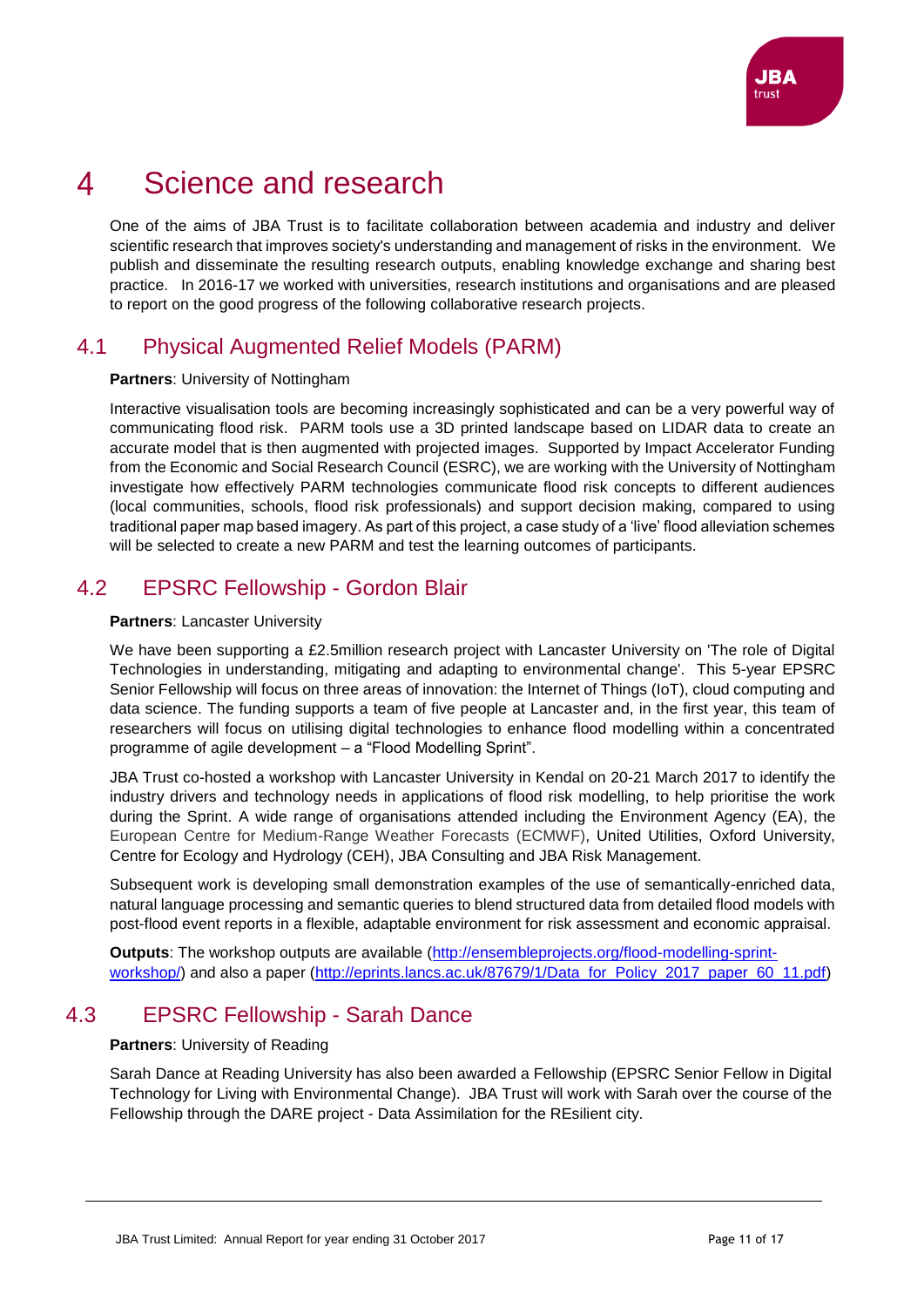# <span id="page-11-0"></span>4.4 Yorkshire iCASP

**Partners**: Led by University of Leeds, also the Universities of Sheffield and York, and the National Centre for Atmospheric Science. 16 additional 'springboard' partners (industry, NGOs and govt.)

iCASP is a 5-year programme that will utilise £4.5m of NERC funding combined with in kind and delivery support from partners to inform policy, investment decisions and new practice for regional and national agencies focusing on the Ouse catchment. It aims to build on NERC-funded science in climate change, flooding, integrated catchment management, carbon storage in soils, water quality and water resources to generate economic, societal and environmental benefits in rural and urban areas of Yorkshire. JBA Trust are a 'springboard' partner and sit on the governance panel (benefit-in-kind contribution only).

An early pilot project has been completed to examine the implications of forthcoming UKCP18 climate projections for surface water and drought risk analysis. We are in discussion with iCASP about projects relating to forecasting surface water flooding from extreme rainfall events, working with natural processes and hydro-morphological modelling.

# <span id="page-11-1"></span>4.5 Attribution of winter 2013-14 flooding to anthropogenic climate change

#### **Partners**: Oxford University

JBA Trust contributed to a study led by Oxford University to examine the possible contributions from climate change caused by human activities to the likelihood of flooding in winter 2013-14, or events of a similar nature. We also obtained permission from JBA Risk Management to use their flood map data and Ordnance Survey for use of their property data to supply a simplified assessment of properties at risk of flooding in the Thames river basin to be incorporated into the study.

We have written a follow-up paper, led by Alison Kay at CEH, which extends the analysis to national scale and also improves on some approximations made for expediency in the original impacts analysis for the Thames catchment by running JBA Risk Management's industry-grade impacts model for the ensemble of climate attribution simulations.

**Outputs**: Paper published in Nature Climate Change and accompanied by commentary on the JBA Trust website reflecting discussion with the press and interested parties including Flood Re. <http://www.jbatrust.org/news/human-influence-climate-2014-southern-england-winter-floods-impacts/>

Paper submitted to International Journal of Climatology: "Flood event attribution and damage estimation using national-scale grid-based modelling: Winter 2013/14".

## <span id="page-11-2"></span>4.6 UK multi-scale spatial/temporal rainfall and river flow extremes (KTP)

#### **Partners**: Lancaster University, Innovate UK

The two-year Knowledge Transfer Partnership (KTP) between JBA Consulting and Professor Jon Tawn at Lancaster University completed on 30 November 2016. The aim of the project was to develop improved statistical models for extreme river flow events that can cause both localised and widespread flooding.

JBA Consulting funded the company contribution to the KTP outright and grants JBA Trust rights to the project outputs under licence to further its charitable objectives, for example supporting knowledge exchange through the publication of technical papers.

**Outputs:** The post-doctoral researcher, Ross Towe, has produced a variety of outputs, including posters, papers, blogs. These are available at: [http://www.jbatrust.org/how-we-help/research/rivers-and](http://www.jbatrust.org/how-we-help/research/rivers-and-coasts/improving-statistical-models-of-large-scale-flood-events/)[coasts/improving-statistical-models-of-large-scale-flood-events/](http://www.jbatrust.org/how-we-help/research/rivers-and-coasts/improving-statistical-models-of-large-scale-flood-events/)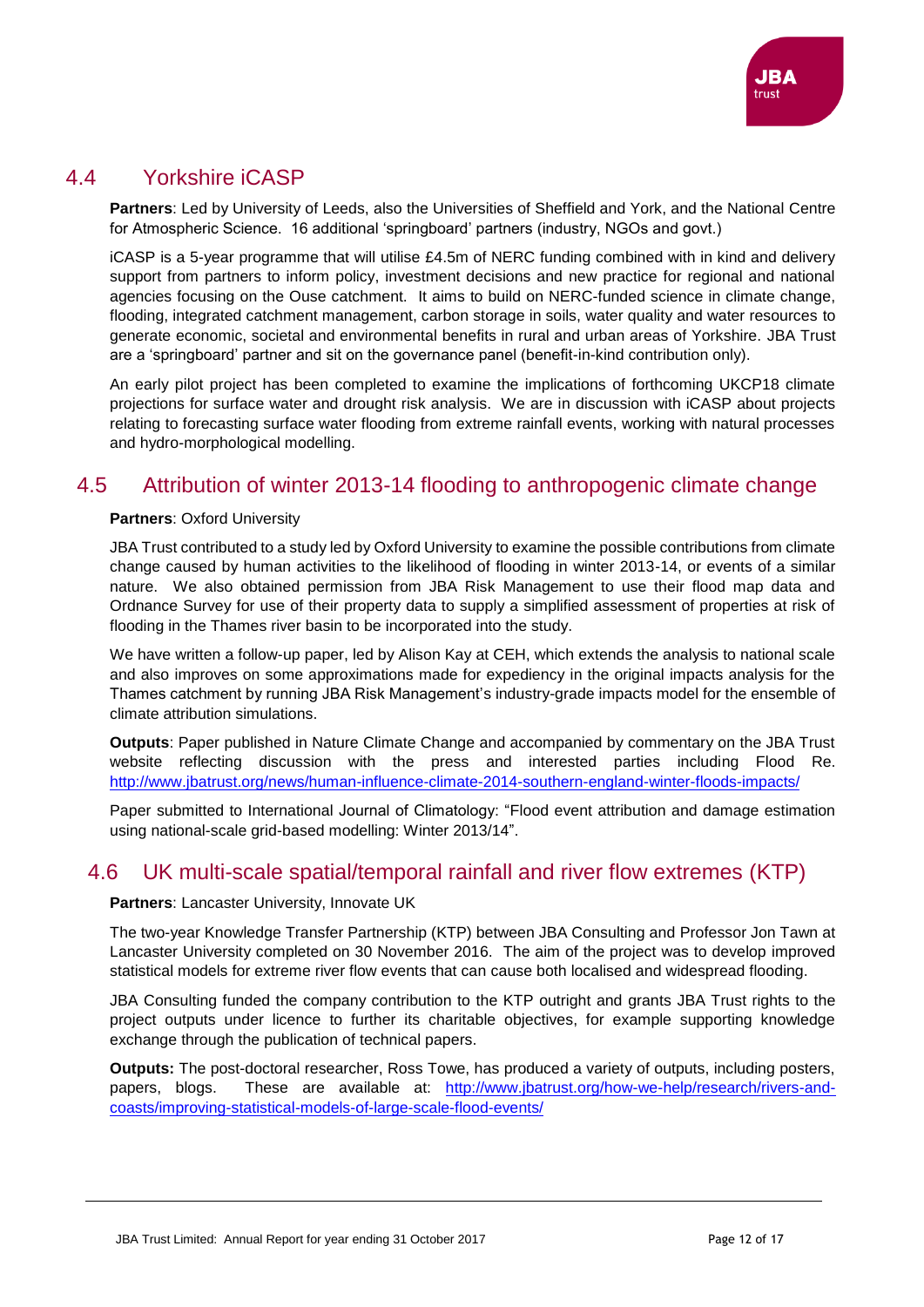

Ross is also aiming to produce publicly available technical papers, including:

- Understanding the likelihood of widespread flood risk
- A more efficient approach for handling missing values in the conditional extreme value model
- A spatio-temporal model for interpolating flood risk along the river network

One key output of this work was the significant contribution to the Government's National Flood Resilience [Review](https://www.gov.uk/government/publications/national-flood-resilience-review) (NFRR) which was published on 8 September 2016. The NFRR aimed to improve the national understanding of flood risk in England. Through the Scientific Advisory Group, JBA Trust carried out analysis for the NFRR with support from JBA Consulting via the KTP funding for Ross Towe. The analysis examined the meteorological and hydrological evidence underpinning the review and built on statistical methods and data analysis developed as part of the KTP. JBA Trust provided a short commentary to accompany the report: [http://www.jbatrust.org/news/scientific-evidence-supporting-the-governments](http://www.jbatrust.org/news/scientific-evidence-supporting-the-governments-national-flood-resilience-review/)[national-flood-resilience-review/](http://www.jbatrust.org/news/scientific-evidence-supporting-the-governments-national-flood-resilience-review/)

In addition, the KTP project has generated a scientific data set for use in further research on spatial extremes in hydrology and an alternative flood hydrology event set for use in risk model comparisons or development. The datasets will be accompanied by a package of documentation and guidance notes.

A paper including the NFRR analysis has been submitted to the journal *Spatial Statistics.*

## <span id="page-12-0"></span>4.7 Bridge scour elicitation workshop

#### **Partners**: Bristol University

JBA Trust contributed to a proposal by Bristol University to the NERC PURE programme for an international experts' workshop on bridge scour on 16-17 February 2015. Much of the analysis and generation of outputs from this work took place in FY 2015-16, however. The workshop brought together experts from around the world with different perspectives and expertise in scour management or research. Through a formal expert elicitation process, the workshop explored the group's understanding of uncertainties about scour risk.

**Outputs**: A workshop technical report and summary of key findings is published on JBA Trust web site. There is also a journal paper published in Natural Hazards and Earth System Sciences, both are available from: [www.jbatrust.org/news/vulnerability-of-bridges-to-scour-insights-from-an-international](http://www.jbatrust.org/news/vulnerability-of-bridges-to-scour-insights-from-an-international-expert-elicitation-workshop/)[expert-elicitation-workshop/](http://www.jbatrust.org/news/vulnerability-of-bridges-to-scour-insights-from-an-international-expert-elicitation-workshop/)

# <span id="page-12-1"></span>4.8 Infrastructure flood risk analysis/ network-scale risk assessment of bridge scour

#### **Partners**: Oxford ITRC, Network Rail, JBA Consulting

JBA Trust is continuing to work with the Oxford ITRC (Infrastructure Transition Research Consortium) team to apply JBA spatial risk assessment method to the railway network and UK infrastructure.

A generic bridge fragility model has been developed using the historical failure data published by the Trust and Network Rail asset data. When combined with JBA's independently-derived national spatial model for river flow extremes, the fragility model predicts an expected rate of bridge failures per failure event that is within the 95% confidence interval about the historical mean rate. The work has now been significantly extended to include ITRC modelling of disruption to passenger journeys and to interpret the analysis within an economic framework.

**Outputs**: A paper has been submitted to the journal *Risk Analysis.*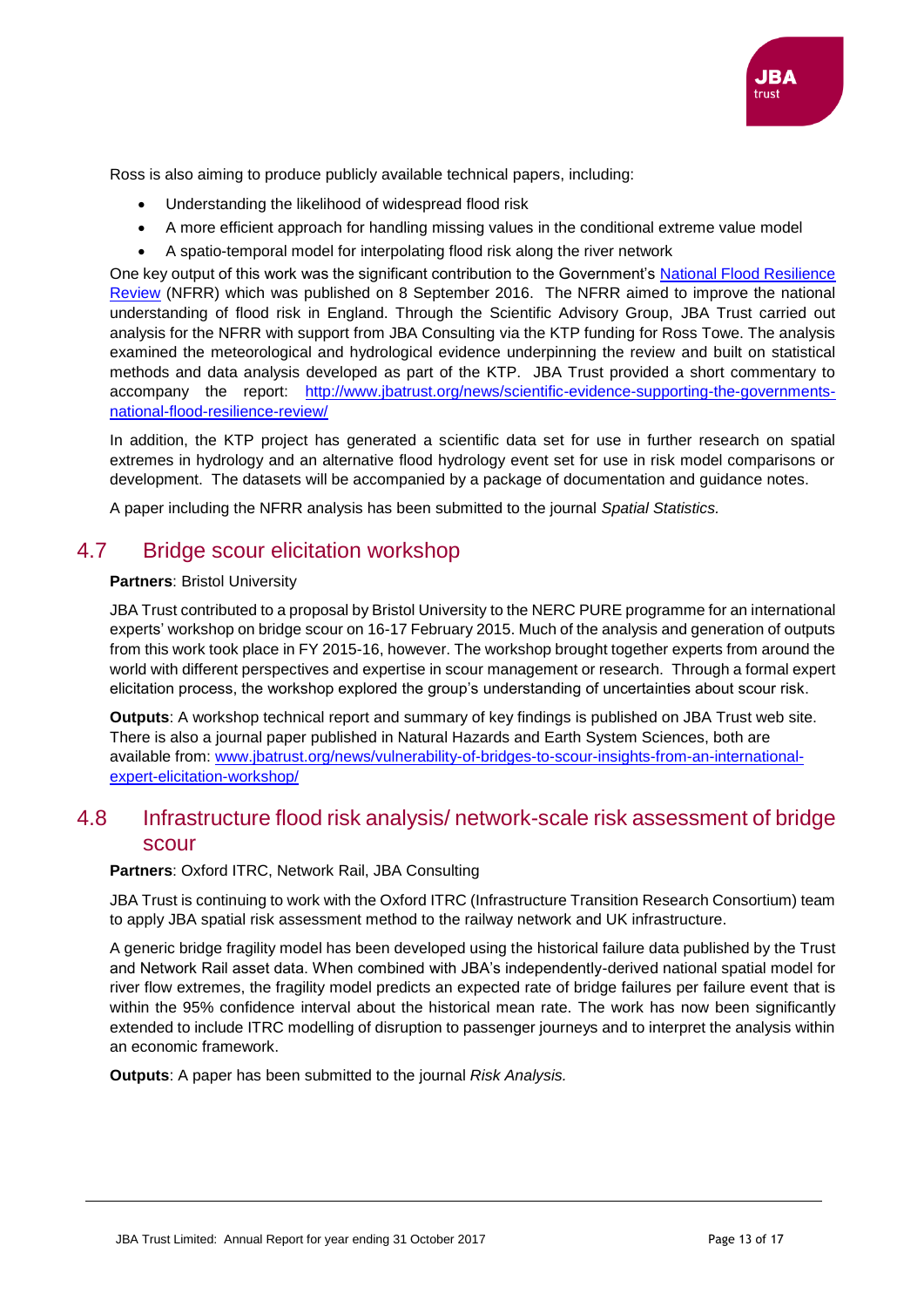

# <span id="page-13-0"></span>4.9 Maths Foresees: Multi-Scale Mathematics for Mitigating Severe Environmental Events

**Partners**: University of Leeds (PI), Heriot-Watt University (Co-I), Pennine Prospects, HR Wallingford, Fugro GEOS Limited, EA, MetOffice plus 15 network members

This EPSRC Network aims to set up collaborations between the mathematical sciences and environmental change communities and promote mathematical modelling of environmental hazards. JBA Trust is providing in-kind support to the network through participation in the management team and contribution to knowledge exchange events, technical reports, workshops and outreach projects. We are directly involved in two small demonstration projects funded through the network:

- Topographic uncertainty in flood models (Bristol University)
- Multi-level Monte Carlo case study for flood modelling (Imperial)

JBA Trust is also supporting an outreach project, the 'Flood Hydrology Table Top Simulator' will be delivered through MSc group project with the CDT in Fluid Dynamics at Leeds in 2017. Each year, the Foresees network supports an 'Environmental Modelling in Industry Study Group' and JBA Trust contributes by proposing and mentoring an industry challenge.

**Outputs**: The 2016 challenge results published here: [http://www.jbatrust.org/how-we-help/publications](http://www.jbatrust.org/how-we-help/publications-resources/weather-and-climate/identifying-coherent-weather-features-3d/)[resources/weather-and-climate/identifying-coherent-weather-features-3d/](http://www.jbatrust.org/how-we-help/publications-resources/weather-and-climate/identifying-coherent-weather-features-3d/) . The 2017 challenge interim outputs are available here: <http://www.turing-gateway.cam.ac.uk/event/tgmw41>

# <span id="page-13-1"></span>4.10 Susceptibility of catchments to INTense RAinfall and flooding (SINATRA)

**Partners**: Consortium led by Reading University and including academia (Reading University, Bristol University, Newcastle University, Exeter University, Hull University, King's College London), industry (Halcrow and JBA), and government (UK Met Office and their joint Flood Forecasting Centre with the Environment Agency, the British Geological Survey, the Health and Safety Laboratory and the Cabinet Office's Natural Hazards Partnership). Funded by NERC, the Environment Agency and the UK Met Office under the Flooding from Intense Rainfall thematic programme.

JBA Trust's contribution to the original SINATRA project is complete but we are now building on that work as part of a knowledge exchange project with Newcastle University (SINATRA KE) to link flow and rainfall in the analysis of rapid response events in rural catchments. JBA has begun work to assess the value of explicit hydrological and 2D hydrodynamic modelling steps within a surface water flood forecasting chain, in collaboration with the EA/Met Office Flood Forecasting Centre and funding from Reading University.

**Outputs**: Our analysis supported the development of a comprehensive archive of flood events in cooperation with researchers based at Newcastle University. A journal paper has been completed, coauthored by David Archer, Greg O'Donnell (Newcastle University) and JBA Trust.

# <span id="page-13-2"></span>4.11 Assessing the multiple benefits of SuDS (BeST – Benefits of SuDS Tool)

#### **Partners**: CIRIA, project steering group

CIRIA has developed a tool which can evaluate the multiple benefits associated with SuDS schemes to inform project investment and funding decisions. JBA Trust was a project partner and tested the tool by applying it to relevant case studies (provided by JBA Consulting). We also supported the dissemination of the tool.

**Outputs:** An Excel based tool, evidence base, nationally agreed methodology and guidance to support the assessment of the multiple benefits of SuDS. BeST is complemented by the updated 'SuDS Manual' which was launched alongside the BeST in November 2015 at the House of Commons. We attended a workshop to review implementation and uptake on 13 December 2016.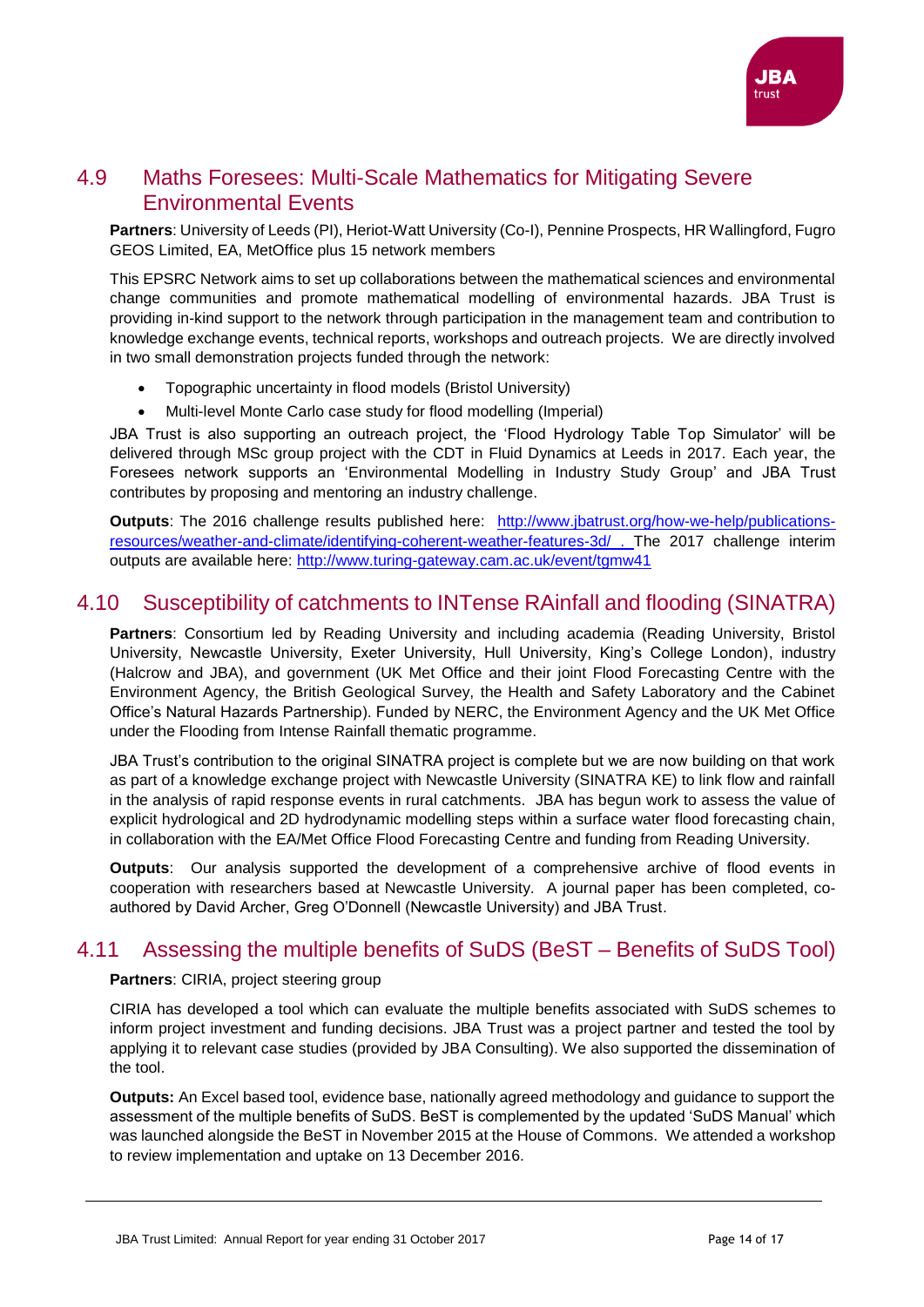

# <span id="page-14-0"></span>4.12 Monitoring of an event on an ephemeral chalk stream near Henley

Assendon Stream near Henley-on-Thames is an extremely ephemeral watercourse that is normally completely dry, even during a wet winter. It last flowed in 2001, resulting in flooding to roads and property, and before that it had not flowed since the 1960s. In February 2014 the spring started to flow following the extreme wet weather of the previous few months. This presented a very rare opportunity to monitor the progress of the stream down the valley, and gather important data in relation to the stream's response to groundwater levels and the mechanisms of flooding.

JBA Trust commissioned JBA Consulting to carry out monitoring of Assendon stream to collect data in relation to the stream's response to groundwater levels and the mechanisms of flooding and create a case study/report documenting the findings of the monitoring.

**Outputs:** The final report is now published on the JBA Trust website with the dataset available on request: [http://www.jbatrust.org/how-we-help/publications-resources/emergence-of-an-ephemeral-chalk-stream](http://www.jbatrust.org/how-we-help/publications-resources/emergence-of-an-ephemeral-chalk-stream-assendon/)[assendon/](http://www.jbatrust.org/how-we-help/publications-resources/emergence-of-an-ephemeral-chalk-stream-assendon/)

# <span id="page-14-1"></span>4.13 Working with Natural Processes

The online catalogue of nature-based flood risk management projects in the UK was created in 2015 and is freely available [\(http://naturalprocesses.jbahosting.com/\)](http://naturalprocesses.jbahosting.com/) for practitioners and researchers to use.

**Outputs:** We have continued to update this resource and it has been cited in a variety of academic and industry literature and presentations. The most recent update contains a major new release of Environment Agency open-source data, produced by JBA Consulting for the Environment Agency's Evidence Base on "working with natural processes" (WwNP) for flood risk management. The map layers show areas of potential for enhanced WwNP. It also includes additional 65 new case studies, documented during the project.

#### <span id="page-14-2"></span>5 Building our reach

## <span id="page-14-3"></span>5.1 Website and social media presence

The website is the main way that people access publications, educational resources and information about the Trust and our research projects. Our redesigned website [\(www.jbatrust.org\)](http://www.jbatrust.org/) was launched in April 2016 and is helping us deliver our charitable objectives of sharing best practice and supporting training and education

We also use Twitter to publicise research outputs, new resources, publications or scholarships and awards. The number of JBA Trust followers has been steadily growing and in 2016-17 there was a 68% increase in Twitter followers.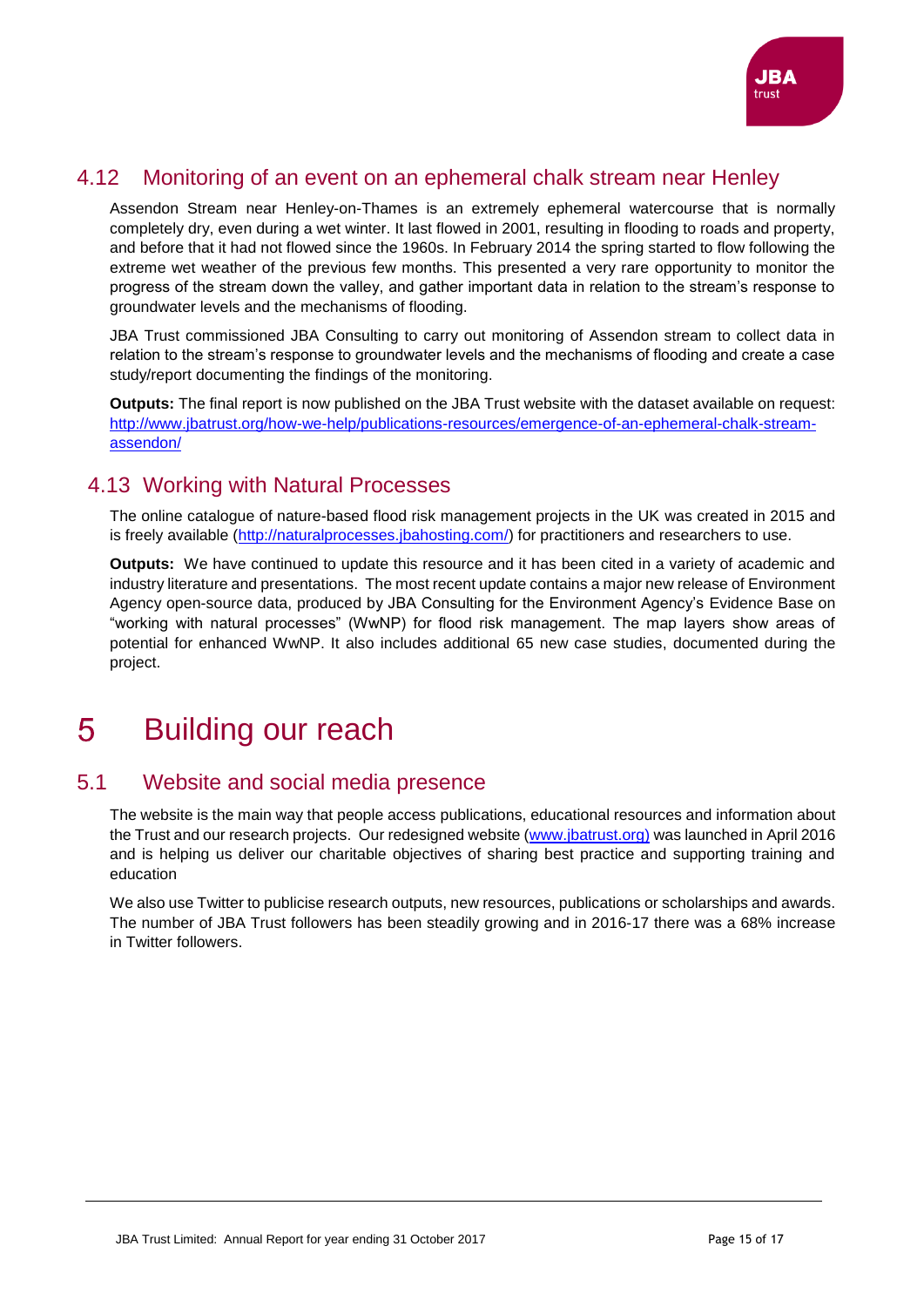

#### <span id="page-15-0"></span>6 Directors and trustees

The Trustees serving during the year were as follows:

| <b>Trustees</b> | Rob Lamb, JBA                     | (Managing Director of JBA Trust)               |
|-----------------|-----------------------------------|------------------------------------------------|
|                 | Jeremy Benn, JBA                  |                                                |
|                 | Jim Hall, Oxford University       |                                                |
|                 | Keith Beven, Lancaster University |                                                |
|                 |                                   | Nick Russell, Independent financial consultant |
| Secretary       | Craig Robson                      |                                                |

#### <span id="page-15-1"></span> $\overline{7}$ Structure, governance and management

JBA Trust is a company limited by guarantee and is governed by it Memorandum and Articles of Association. It was incorporated on 9 November 2011.

The trustees review the activities of JBA Trust every six months to ensure that they are focussed on supporting the purpose of the charity. The review also considers the strategic direction of the charity and considers how planned activities will contribute to public benefit.

We have referred to the guidance contained in the Charity Commission's general guidance on public benefit when reviewing our aims and objectives and in planning our future activities.

# <span id="page-15-2"></span>7.1 Appointment of trustees

On incorporation of the JBA Trust, the Board of Trustees was appointed by invitation.

To preserve independence of the JBA Trust from JBA Group companies, which provide part of its core funding, the JBA Trust's Articles of Association stipulate that the number of trustees connected to or employed by JBA Group shall always be less than half of the total number of trustees appointed at any given time.

The trustees are not remunerated (other than payment to cover travel and accommodation costs where required for JBA Trust business).

# <span id="page-15-3"></span>7.2 Trustee induction and training

The current trustees were appointed in 2012 when the charity was first established and have been briefed on their legal obligations under charity and company law, updates to the Charity Commission's guidance on public benefit, the content of the Memorandum and Articles of Association and the JBA Trust business plan.

# <span id="page-15-4"></span>7.3 Organisation

The Board of Trustees meets every six months and is responsible for the strategic direction and policy of the charity. A Managing Director is appointed by the trustees to manage the day-to day operations of the charity and is supported by a Programme Manager.